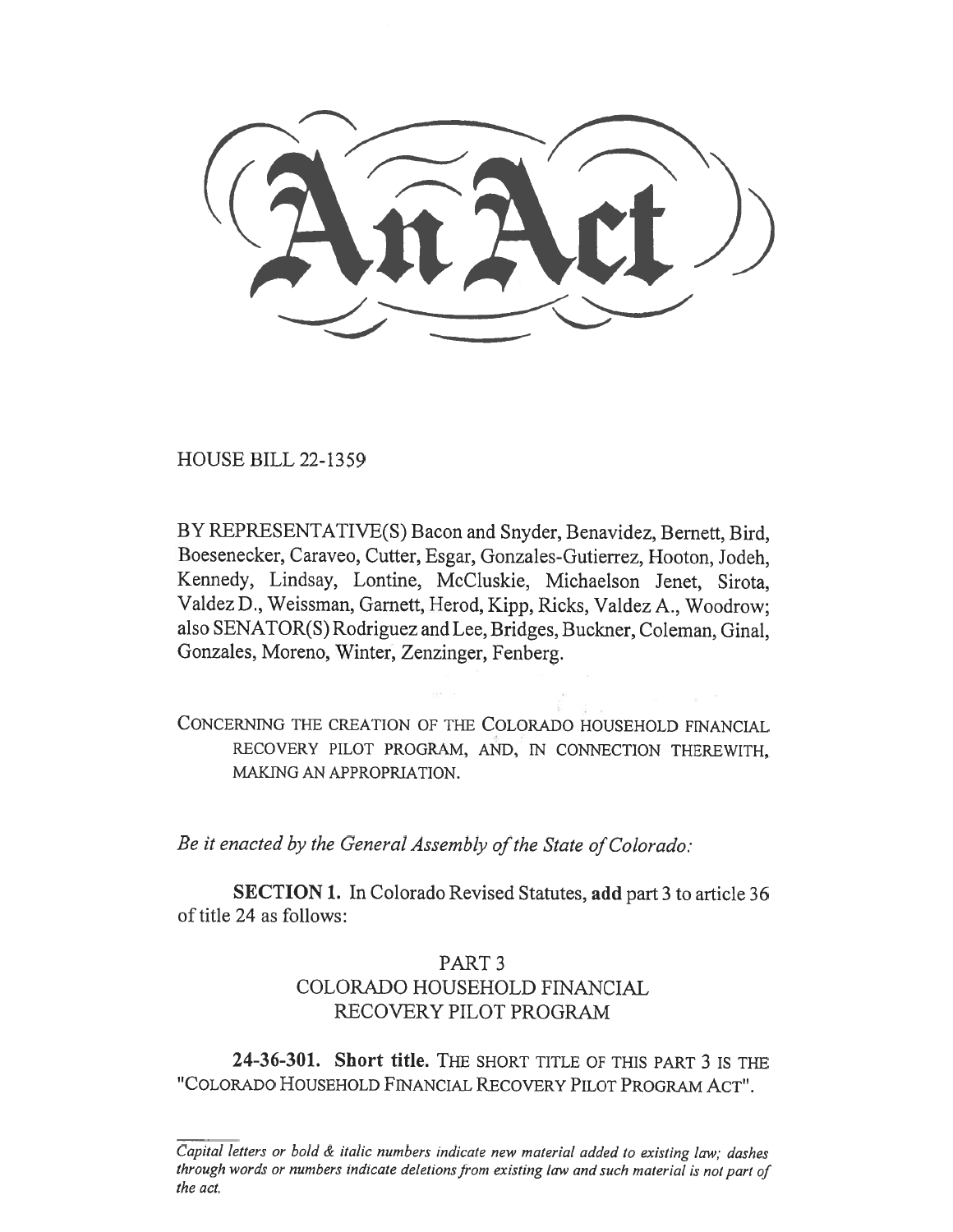24-36-302. Legislative declaration. (1) THE GENERAL ASSEMBLY FINDS AND DECLARES THAT:

(a) THE COVID-19 PANDEMIC HAS HAD DEVASTATING ECONOMIC AND HEALTH CONSEQUENCES ACROSS THE STATE, NEGATIVELY IMPACTING MANY COLORADANS AND DISPROPORTIONATELY HARMING INDIVIDUALS AND HOUSEHOLDS THAT WERE ALREADY ECONOMICALLY INSECURE;

(b) THE COVID-19 PANDEMIC HAS CAUSED MANY LOW- AND MODERATE-INCOME INDIVIDUALS AND HOUSEHOLDS TO LOSE INCOME DUE TO THE LOSS OF EMPLOYMENT, SPEND DOWN THEIR SAVINGS, BORROW FROM FRIENDS, AND INCUR MORE DEBT;

(c) AS A RESULT OF THE RECESSION PRECIPITATED BY THE COVID-19 PANDEMIC, LONG-TERM ECONOMIC CHALLENGES CONTINUE FOR MANY IN COLORADO, DUE TO, AMONG OTHER FACTORS, DAMAGED CONSUMER CREDIT SCORES AND REDUCED FAMILIAL AND CHILDHOOD WELL-BEING;

(d) FURTHER, MANY INDIVIDUALS AND HOUSEHOLDS FACING FINANCIAL INSECURITY, INCLUDING UNSERVED AND UNDERSERVED POPULATIONS, LACK ACCESS TO FINANCIAL AND BANKING SERVICES, INCLUDING AFFORDABLE LOANS, TO HELP ADDRESS ECONOMIC INSECURITY;

(e) TOGETHER WITH FINANCIAL COACHING AND SAFE AND AFFORDABLE BANKING PRODUCTS, LOW-COST LOANS ARE AN IMPORTANT TOOL TO BUILD LONG-TERM FINANCIAL HEALTH;

(f) BY INCENTIVIZING FINANCIAL INSTITUTIONS TO ISSUE LOANS TO IMPACTED INDIVIDUALS AND HOUSEHOLDS THROUGH A LOAN LOSS RESERVE, BUYING DOWN INTEREST RATES, OR PROVIDING LENDING CAPITAL, THE STATE CAN FOSTER LONG-TERM TRANSFORMATIVE CHANGE FOR INDIVIDUALS AND HOUSEHOLDS IMPACTED BY THE COVID-19 PANDEMIC OR ITS NEGATIVE ECONOMIC IMPACTS;

(g) WITH ONE-TIME MONEY, THE STATE CAN CATALYZE POSITIVE MARKET FORCES THAT EXIST OUTSIDE OF STATE GOVERNMENT, LEVERAGING NEW, OR FREEING UP EXISTING, RESOURCES TO SUPPORT THE CREATION OF AFFORDABLE LENDING PRODUCTS CURRENTLY UNAVAILABLE TO MANY COLORADANS; AND

## PAGE 2-HOUSE BILL 22-1359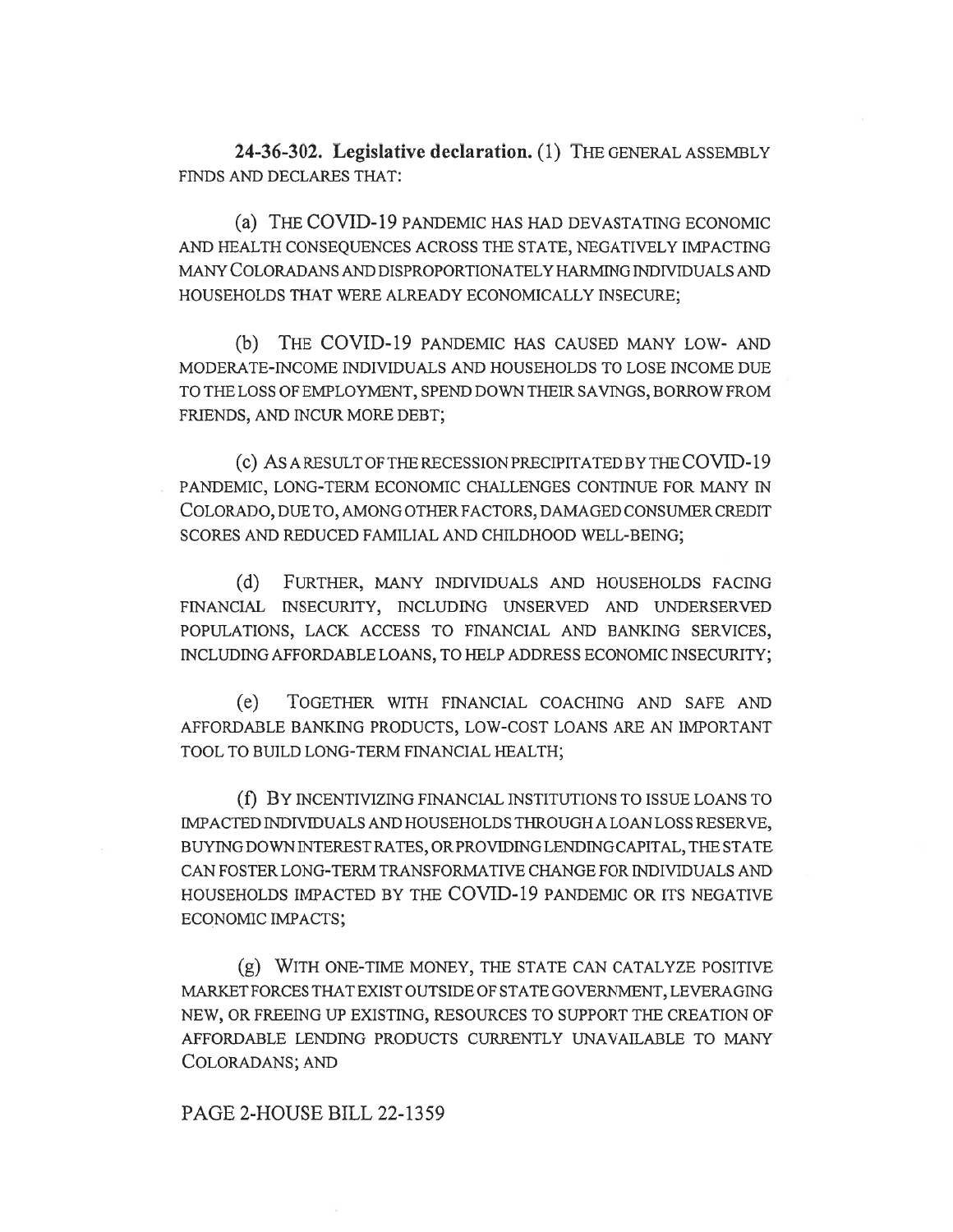(h) THEREFORE, THE CREATION OF A HOUSEHOLD FINANCIAL RECOVERY PILOT PROGRAM SUPPORTS THE LONG-TERM RECOVERY OF COLORADO INDIVIDUALS AND HOUSEHOLDS IMPACTED BY THE COVID-19 PANDEMIC AND IS AN APPROPRIATE RESPONSE TO THE HARM CAUSED BY THE COVID-19 PANDEMIC OR ITS NEGATIVE ECONOMIC IMPACTS.

24-36-303. Definitions. AS USED IN THIS PART 3, UNLESS THE CONTEXT OTHERWISE REQUIRES:

(1) "ADMINISTRATOR" MEANS AN ENTITY THAT THE STATE TREASURER CONTRACTS WITH PURSUANT TO SECTION 24-36-304 TO ADMINISTER THE PROGRAM.

(2) "COUNCIL" MEANS THE COUNCIL ESTABLISHED PURSUANT TO SECTION 24-31-1102 (3)(c) BY THE FINANCIAL EMPOWERMENT OFFICE CREATED IN SECTION 24-31-1101.

(3) "COVID-19" MEANS THE CORONAVIRUS DISEASE CAUSED BY THE SEVERE ACUTE RESPIRATORY SYNDROME CORONAVIRUS 2, ALSO KNOWN AS SARS-CoV-2.

(4) "FUND" MEANS THE COLORADO HOUSEHOLD FINANCIAL RECOVERY PILOT PROGRAM FUND CREATED IN SECTION 24-36-306.

(5) "PROGRAM" MEANS THE COLORADO HOUSEHOLD FINANCIAL RECOVERY PILOT PROGRAM CREATED IN THIS PART 3.

24-36-304. Colorado household financial recovery pilot program - created - selection of administrators - grants. (1) THE STATE TREASURER SHALL ESTABLISH THE COLORADO HOUSEHOLD FINANCIAL RECOVERY PILOT PROGRAM ADMINISTERED IN ACCORDANCE WITH THE REQUIREMENTS OF THIS PART 3 AND ANY POLICIES ESTABLISHED FOR THE PROGRAM BY THE STATE TREASURER OR BY AN ADMINISTRATOR PURSUANT TO SUBSECTION (8) OF THIS SECTION. THE PURPOSE OF THE PROGRAM IS TO FACILITATE LENDING TO INDIVIDUALS AND HOUSEHOLDS IMPACTED BY THE COVID-19 PANDEMIC WHO FACE FINANCIAL INSECURITY AND WHO HAVE DIFFICULTY ACCESSING AFFORDABLE LOANS TO ADDRESS THE FINANCIAL INSECURITY.

(2) (a) IN RESPONSE TO THE COVID-19 PANDEMIC AND THE HARM

PAGE 3-HOUSE BILL 22-1359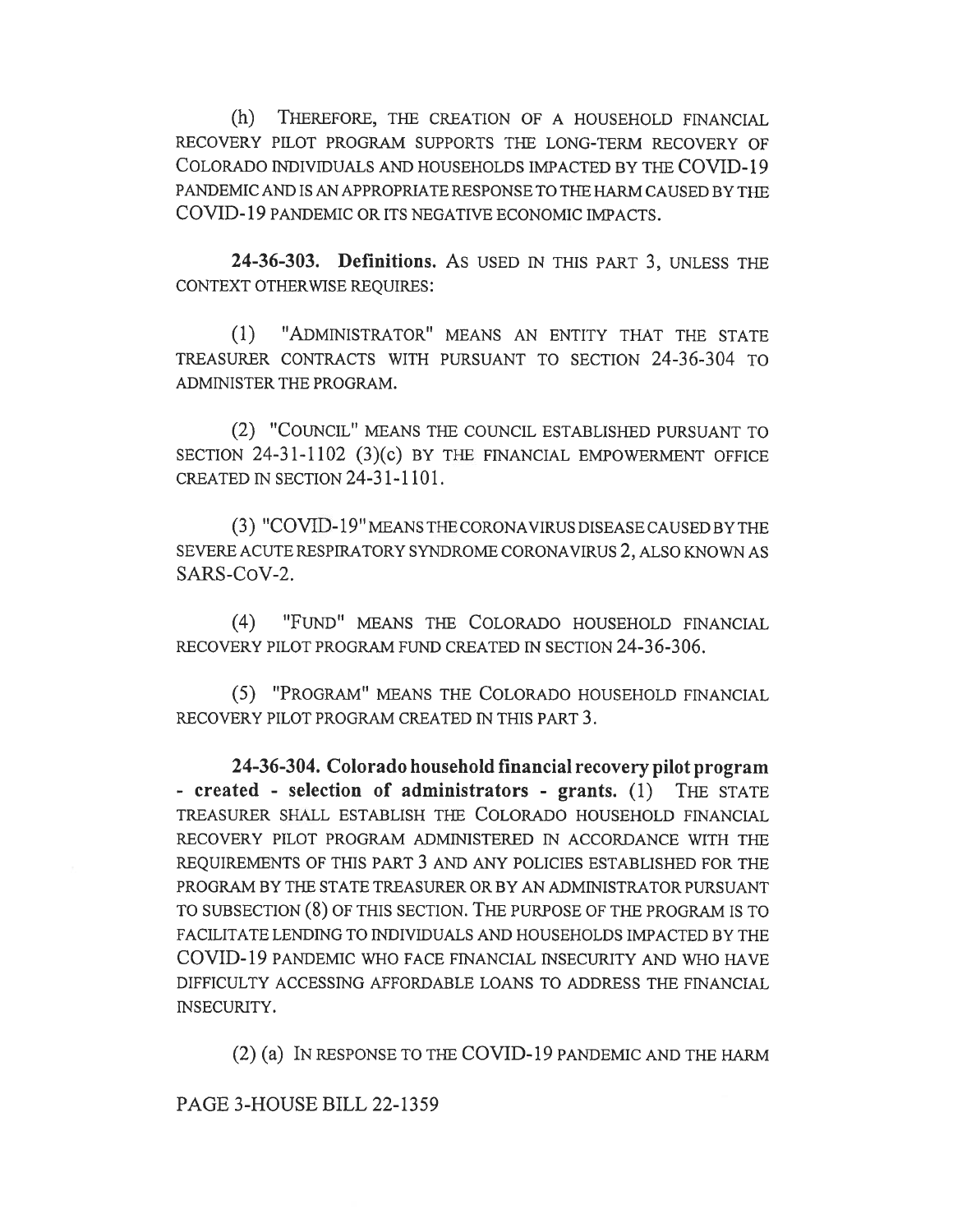CAUSED TO INDIVIDUALS AND HOUSEHOLDS BY ITS NEGATIVE ECONOMIC IMPACTS, MONEY FOR THE PROGRAM MAY BE USED FOR ONE OR MORE OF THE FOLLOWING PURPOSES UNDER THE PROGRAM TO ASSIST INDIVIDUALS AND HOUSEHOLDS IMPACTED BY THE COVID-19 PANDEMIC:

(I) To ESTABLISH A LOAN LOSS RESERVE IN ACCORDANCE WITH SUBSECTION (9) OF THIS SECTION TO PARTIALLY OFFSET RISK TO LENDERS IN MAKING LOANS TO INDIVIDUALS AND HOUSEHOLDS IMPACTED BY THE COVID-19 PANDEMIC;

(II) TO MAKE PAYMENTS TO LENDERS TO BUY DOWN THE INTEREST RATE ON LOANS MADE TO INDIVIDUALS AND HOUSEHOLDS IMPACTED BY THE COVID-19 PANDEMIC;

(III) To PROVIDE LENDING CAPITAL FOR UNCOLLATERALIZED LOANS TO INDIVIDUALS AND HOUSEHOLDS IMPACTED BY THE C OVID-19 PANDEMIC. ALL LOANS MADE OR INCENTIVIZED UNDER THE PROGRAM MUST INCLUDE THE FOLLOWING TERMS:

(A) A MAXIMUM LOAN AMOUNT OF FIVE THOUSAND DOLLARS, WHICH LOAN AMOUNT MAY OTHERWISE VARY IN PROPORTION TO THE HARM EXPERIENCED BY THE INDIVIDUALS OR HOUSEHOLDS IMPACTED BY THE COVID-19 PANDEMIC;

(B) A MAXIMUM ANNUAL PERCENTAGE RATE OF FIVE PERCENT;

(C) BORROWER REPORTING; AND

(D) REPORTING TO MAJOR CREDIT AGENCIES CONCERNING REQUIRED PAYMENTS ON THE LOAN.

(IV) To AWARD GRANTS TO NONPROFIT COMMUNITY-BASED ORGANIZATIONS IN ACCORDANCE WITH SUBSECTION  $(10)$  OF THIS SECTION TO CONDUCT MARKETING AND OUTREACH TO INDIVIDUALS AND HOUSEHOLDS IMPACTED BY THE COVID-19 PANDEMIC WHO MAY BE ELIGIBLE TO PARTICIPATE IN THE PROGRAM, INCLUDING MARKETING AND OUTREACH TO INDIVIDUALS AND HOUSEHOLDS THAT ARE ECONOMICALLY INSECURE AND FINANCIALLY UNSERVED AND UNDERSERVED.

(b) THE STATE TREASURER MAY CONTRACT WITH ONE OR MORE

PAGE 4-HOUSE BILL 22-1359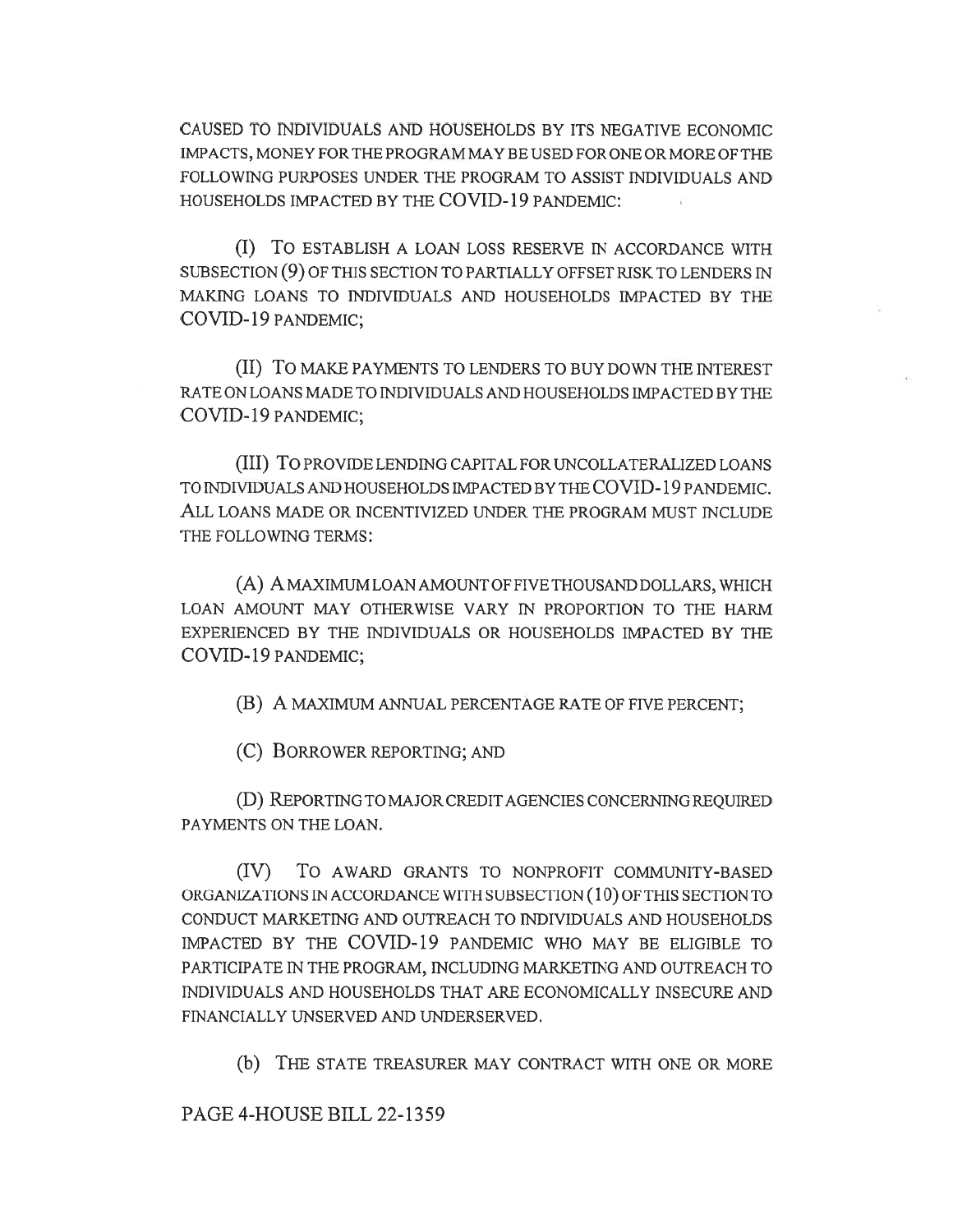COMMUNITY DEVELOPMENT FINANCIAL INSTITUTIONS TO ADMINISTER ALL OR A PORTION OF THE MONEY AVAILABLE FOR THE PROGRAM.

(3) THE STATE TREASURER SHALL:

(a) USE AN OPEN AND COMPETITIVE PROCESS FOR SELECTING ONE OR MORE ADMINISTRATORS; AND

(b) SELECT AN APPLICANT OR APPLICANTS TO ADMINISTER THE PROGRAM BASED ON THE FOLLOWING CRITERIA:

(I) THE APPLICANT'S PROPOSED USE OF MONEY AND WHETHER THE PROPOSED USE ALIGNS WITH PROGRAM GOALS;

(II) THE STRENGTH OF THE APPLICANT'S RELATIONSHIPS WITH NONPROFIT COMMUNITY-BASED ORGANIZATIONS THAT SERVE INDIVIDUALS AND HOUSEHOLDS IMPACTED BY THE COVID-19 PANDEMIC WHO:

(A) ARE TRADITIONALLY UNSERVED OR UNDERSERVED BY THE CURRENT BANKING SYSTEM; AND

(B) SUFFERED THE GREATEST HARM FROM THE NEGATIVE ECONOMIC IMPACTS OF THE COVID-19 PANDEMIC, INCLUDING PEOPLE OF COLOR, INDIVIDUALS IN LOW-WAGE EMPLOYMENT, WOMEN, AND INDIVIDUALS WITHOUT COLLEGE DEGREES;

(III) THE APPLICANT'S ABILITY TO CONNECT BORROWERS TO:

(A) SAFE AND AFFORDABLE BANKING PRODUCTS WITH LOW FEES AND EASY ACCESS TO ACCOUNTS; AND

(B) FINANCIAL COUNSELING AND COACHING AND WEALTH-BUILDING SERVICES;

(IV) THE APPLICANT'S ABILITY TO SERVE INDIVIDUALS WHO ARE UNDERSERVED BY TRADITIONAL LENDERS, INCLUDING INDIVIDUALS WHO HAVE NO CREDIT HISTORY;

(V) THE ABILITY OF THE APPLICANT TO DEVISE LOAN PAYMENT PLANS THAT INCLUDE OPPORTUNITIES TO BUILD SAVINGS; AND

PAGE 5-HOUSE BILL 22-1359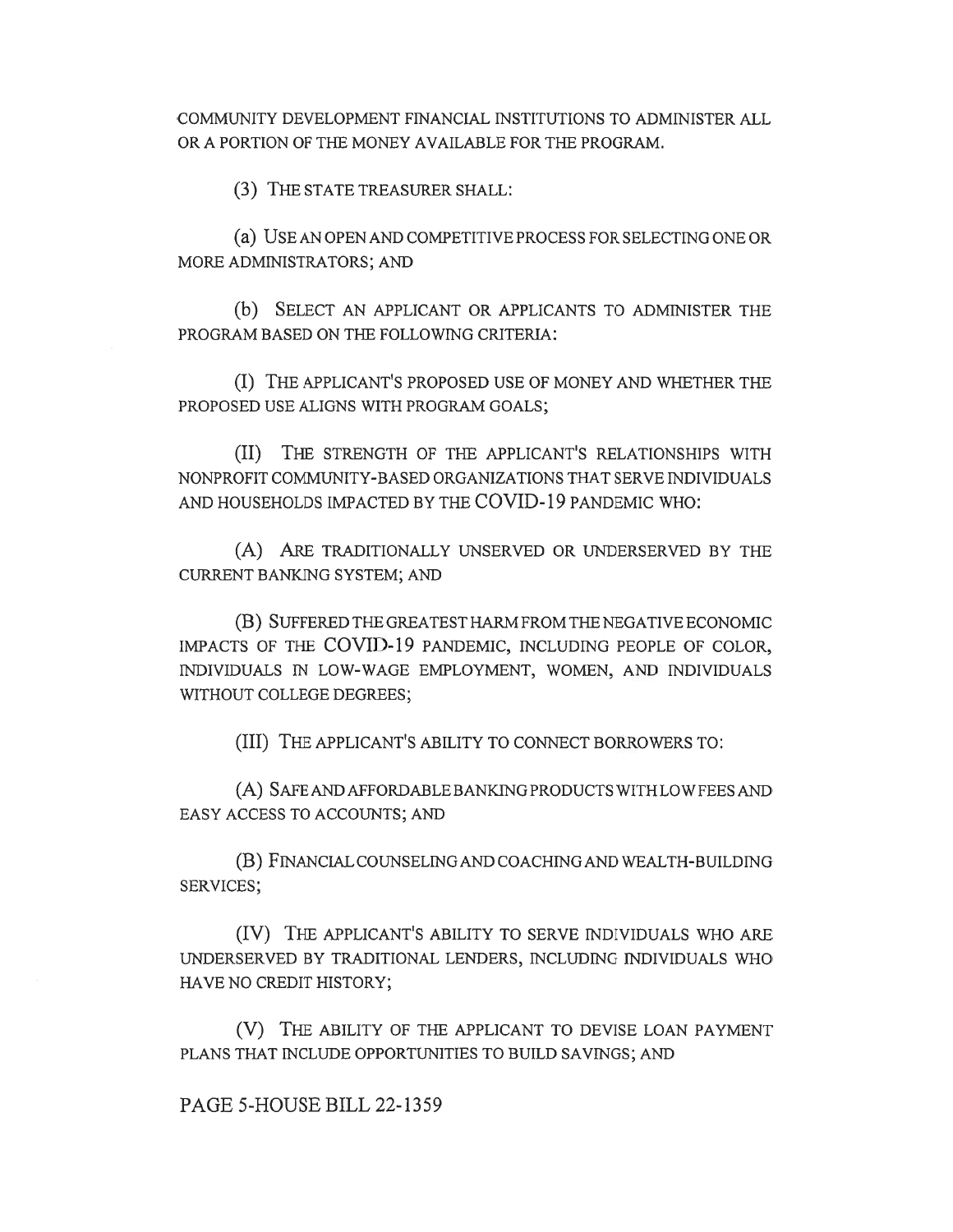(VI) THE APPLICANT'S ABILITY TO ATTRACT LENDING CAPITAL.

(4) IN SELECTING AN APPLICANT OR APPLICANTS TO ADMINISTER THE PROGRAM, THE STATE TREASURER SHALL CONSULT WITH THE COUNCIL. MEMBERS OF THE COUNCIL WHO ARE OFFICIALS IN OR EMPLOYEES OF THE DEPARTMENT OF LAW SHALL RECUSE THEMSELVES FROM THE EVALUATION AND SELECTION PROCESS.

(5) THE STATE TREASURER MAY ADVANCE MONEY UNDER A CONTRACT TO AN APPLICANT SELECTED TO ADMINISTER THE PROGRAM IN ORDER TO PAY FOR INITIAL COSTS.

(6) THE STATE TREASURER'S CONTRACT WITH AN ADMINISTRATOR MAY REQUIRE THE RETURN OF MONEY FROM THE ADMINISTRATOR FOR REALLOCATION UNDER THE PROGRAM IF THE ADMINISTRATOR HAS BEEN UNABLE TO EFFECTIVELY USE MONEY ALLOCATED FOR THE PROGRAM.

(7) THE STATE TREASURER'S CONTRACT WITH AN ADMINISTRATOR MAY REQUIRE AN ADMINISTRATION FEE IN AN AMOUNT REASONABLY CALCULATED TO COVER THE ONGOING COSTS OF THE STATE TREASURER IN OVERSEEING THE PROGRAM ADMINISTRATION. THE STATE TREASURER SHALL DEPOSIT THE ADMINISTRATION FEE IN THE FUND.

(8) THE STATE TREASURER, IN COLLABORATION WITH ANY ADMINISTRATOR SELECTED BY THE STATE TREASURER, SHALL ESTABLISH AND PUBLICIZE POLICIES FOR THE USE OF MONEY UNDER THE PROGRAM, TO INCLUDE:

(a) PROGRAM DEADLINES, APPLICATION PROCEDURES AND FEES, AND ANY OTHER COSTS ASSOCIATED WITH THE USE OF MONEY UNDER THE PROGRAM;

(b) UNDERWRITING OR RISK MANAGEMENT POLICIES; AND

(c) ELIGIBILITY REQUIREMENTS TO INCLUDE INDIVIDUALS AND HOUSEHOLDS IMPACTED BY THE COVID-19 PANDEMIC.

(9) (a) IF THE STATE TREASURER DETERMINES THAT A LOAN LOSS RESERVE WILL INCENTIVIZE LENDING TO INDIVIDUALS AND HOUSEHOLDS IMPACTED BY THE COVID-19 PANDEMIC, THE STATE TREASURER MAY

PAGE 6-HOUSE BILL 22-1359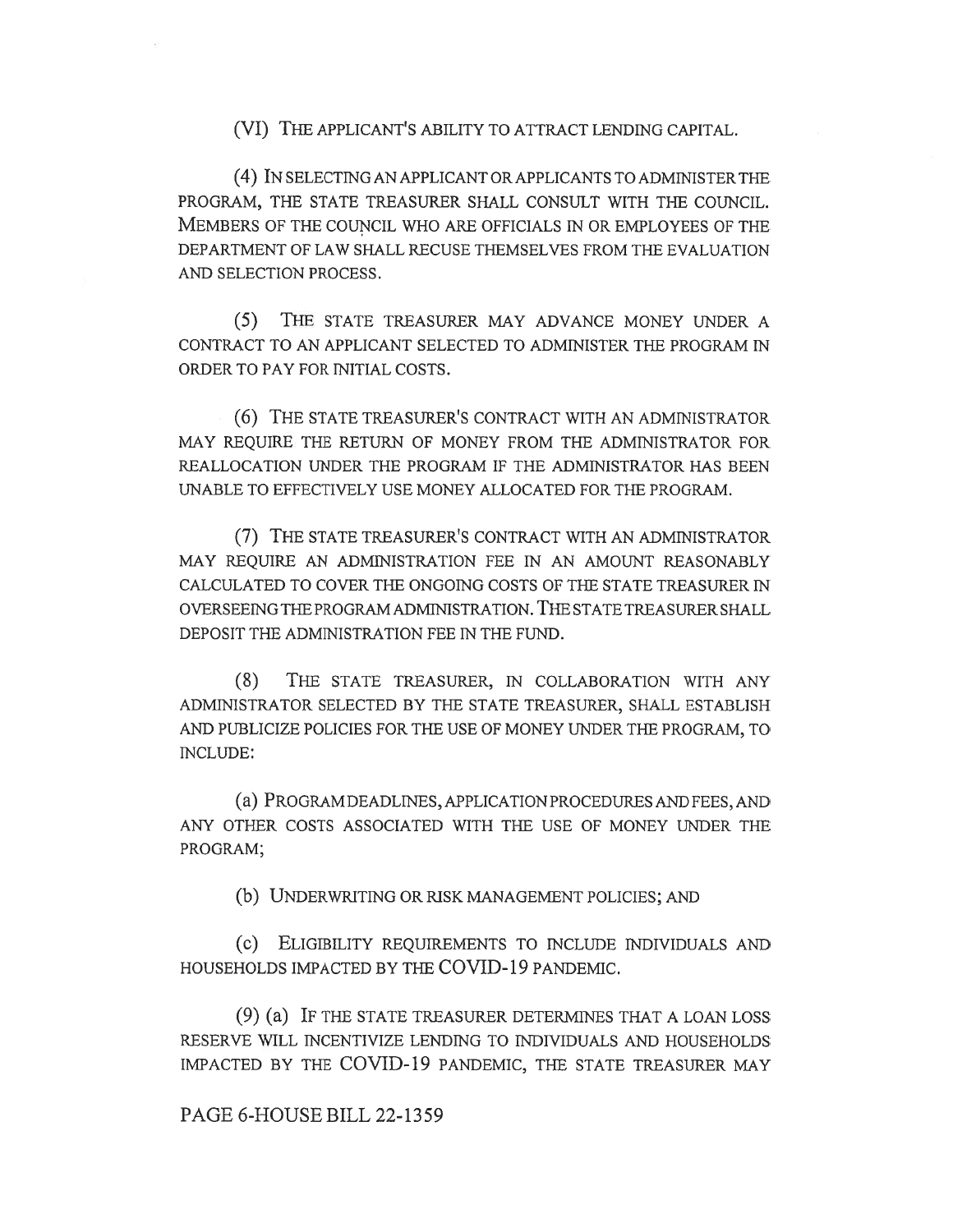ESTABLISH A LOAN LOSS RESERVE FOR THE PROGRAM IN THE DEPARTMENT OF THE TREASURY, OR MAY SELECT ONE OR MORE ADMINISTRATORS PURSUANT TO SUBSECTION (3) OF THIS SECTION TO ESTABLISH A LOAN LOSS RESERVE. THE LOAN LOSS RESERVE MAY BE USED TO PROVIDE GRANTS TO FINANCIAL INSTITUTIONS PARTICIPATING IN THE PROGRAM TO PARTIALLY OFFSET LOSSES ON LOANS MADE TO INDIVIDUALS AND HOUSEHOLDS IMPACTED BY THE COVID-19 PANDEMIC.

(b) THE STATE TREASURER SHALL DETERMINE THE AMOUNT AND CONDITIONS FOR THE OFFSET OF LOSSES THROUGH THE LOAN LOSS RESERVE AND SHALL ESTABLISH AND PUBLICIZE POLICIES FOR PARTICIPATING FINANCIAL INSTITUTIONS.

(10) (a) THE STATE TREASURER, OR AN ADMINISTRATOR SELECTED PURSUANT TO SUBSECTION (3) OF THIS SECTION, MAY AWARD GRANTS TO NONPROFIT COMMUNITY-BASED ORGANIZATIONS TO CONDUCT MARKETING AND OUTREACH TO INDIVIDUALS AND HOUSEHOLDS IMPACTED BY THE COVID-19 PANDEMIC WHO MAY BE ELIGIBLE TO PARTICIPATE IN THE PROGRAM, INCLUDING MARKETING AND OUTREACH TO INDIVIDUALS AND HOUSEHOLDS THAT ARE ECONOMICALLY INSECURE AND FINANCIALLY UNSERVED AND UNDERSERVED. THE STATE TREASURER, IN COLLABORATION WITH ANY ADMINISTRATOR SELECTED PURSUANT TO SUBSECTION (3) OF THIS SECTION, SHALL DEVELOP PROCEDURES FOR APPLYING FOR A GRANT, FOR ALLOWABLE USES OF GRANT MONEY, AND FOR REPORTING ON THE USE OF GRANT MONEY.

(b) A NONPROFIT COMMUNITY-BASED ORGANIZATION MAY USE A GRANT TO PROVIDE SERVICES AND ASSISTANCE TO THE PROGRAM, INCLUDING:

(I) EDUCATIONAL AND OUTREACH ACTIVITIES, INCLUDING STAFF SUPPORT FOR THESE ACTIVITIES;

(II) TECHNICAL ASSISTANCE RELATING TO THE PROGRAM; AND

(III) OTHER ACTIVITIES THAT HELP CONNECT INDIVIDUALS AND HOUSEHOLDS IMPACTED BY THE COVID-19 PANDEMIC TO THE PROGRAM.

24-36-305. Report. (1) ON OR BEFORE NOVEMBER 1,2023, AND ON OR BEFORE NOVEMBER 1 OF EACH YEAR THEREAFTER IN WHICH THE

PAGE 7-HOUSE BILL 22-1359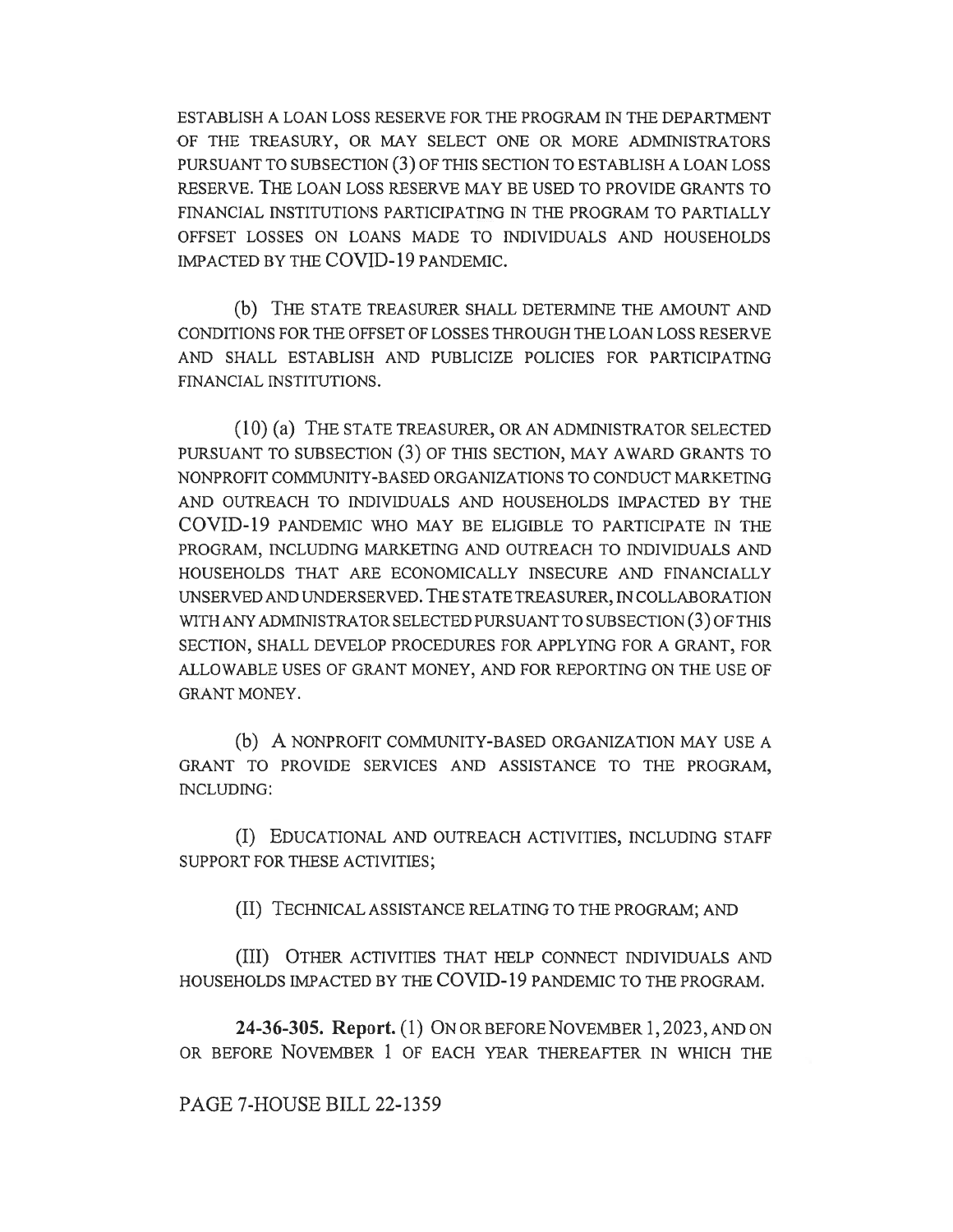PROGRAM IS BEING ADMINISTERED BY THE STATE TREASURER OR A SELECTED ADMINISTRATOR, THE SELECTED ADMINISTRATOR OR ADMINISTRATORS SHALL SUBMIT A COMBINED REPORT TO THE GOVERNOR AND TO THE HOUSE OF REPRESENTATIVES BUSINESS AFFAIRS AND LABOR COMMITTEE AND THE SENATE BUSINESS, LABOR, AND TECHNOLOGY COMMITTEE, OR THEIR SUCCESSOR COMMITTEES, DETAILING THE EXPENDITURE OF MONEY APPROPRIATED FOR THE PROGRAM AND THE IMPACT OF THE PROGRAM ON INDIVIDUALS AND HOUSEHOLDS IMPACTED BY THE COVID-19 PANDEMIC OR ITS NEGATIVE ECONOMIC IMPACTS. NOTWITHSTANDING THE REQUIREMENTS OF SECTION 24-1-136  $(11)(a)(I)$ , THE REQUIREMENT IN THIS SUBSECTION  $(1)$ TO SUBMIT THE REPORT CONTINUES INDEFINITELY.

(2) AT A MINIMUM, THE REPORT SUBMITTED PURSUANT TO SUBSECTION (1) OF THIS SECTION MUST INCLUDE:

(a) THE PURPOSES, AS SPECIFIED IN SECTION  $24-36-304$   $(2)(a)$ , FOR WHICH PROGRAM MONEY WAS USED, AND THE NUMBER AND A DESCRIPTION OF THE INDIVIDUALS AND HOUSEHOLDS BENEFITTING FROM THE PROGRAM;

(b) THE GEOGRAPHIC DISTRIBUTION OF PROGRAM BENEFICIARIES;

(C) THE NUMBER OF LOAN DEFAULTS;

(d) INFORMATION CONCERNING THE USE AND IMPACT OF A LOAN LOSS RESERVE; AND

(e) A SUMMARY OF GRANTS AWARDED TO NONPROFIT COMMUNITY-BASED ORGANIZATIONS TO PROVIDE EDUCATIONAL AND OUTREACH ACTIVITIES AND ASSISTANCE TO THE PROGRAM.

24-36-306. Colorado household financial recovery pilot program fund - created - transfer - gifts, grants, and donations authorized. (1) (a) THE COLORADO HOUSEHOLD FINANCIAL RECOVERY PILOT PROGRAM FUND IS HEREBY CREATED IN THE STATE TREASURY.

(b) THE STATE TREASURER SHALL CREDIT ALL INTEREST AND INCOME DERIVED FROM THE DEPOSIT AND INVESTMENT OF MONEY IN THE FUND TO THE FUND.

(C) MONEY APPROPRIATED, TRANSFERRED, OR CREDITED TO THE

PAGE 8-HOUSE BILL 22-1359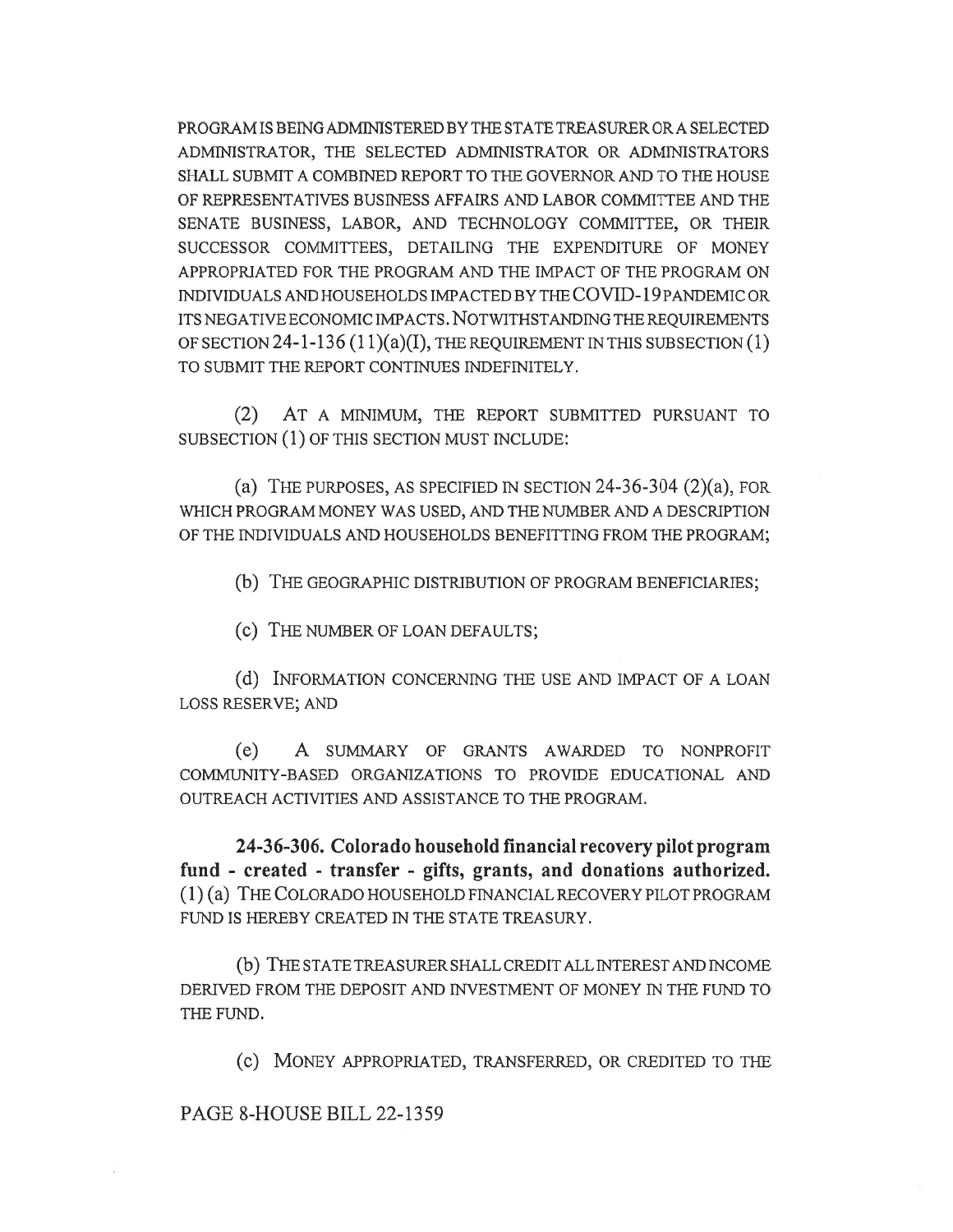FUND IS CONTINUOUSLY APPROPRIATED TO THE STATE TREASURER FOR THE PURPOSES SPECIFIED IN SUBSECTION (4) OF THIS SECTION.

(d) THE STATE TREASURER MAY EXPEND UP TO FOUR PERCENT OF THE MONEY APPROPRIATED TO THE FUND TO PAY THE DIRECT AND INDIRECT COSTS INCURRED BY THE STATE TREASURER IN IMPLEMENTING OR ADMINISTERING THE PROGRAM.

(2) THE FUND CONSISTS OF:

(a) MONEY APPROPRIATED TO THE FUND BY THE GENERAL ASSEMBLY FOR PURPOSES OF THIS PART 3;

(b) MONEY TRANSFERRED TO THE FUND;

(c) FEES COLLECTED PURSUANT TO SECTION 24-36-304 (7); AND

(d) GIFTS, GRANTS, OR DONATIONS CREDITED TO THE FUND PURSUANT TO SUBSECTION (3) OF THIS SECTION.

(3) THE STATE TREASURER MAY SEEK, ACCEPT, AND EXPEND GIFTS, GRANTS, OR DONATIONS FROM PRIVATE OR PUBLIC SOURCES FOR THE PURPOSES OF THIS PART 3. THE STATE TREASURER SHALL CREDIT ALL MONEY RECEIVED THROUGH GIFTS, GRANTS, AND DONATIONS TO THE FUND.

(4) MONEY IN THE FUND MAY BE USED FOR:

(a) THE PURPOSES SPECIFIED IN SECTION 24-36-304; AND

(b) ANY OTHER PURPOSE RELATING TO THE ADMINISTRATION AND IMPLEMENTATION OF THIS PART 3.

SECTION 2. Appropriation. (1) For the 2022-23 state fiscal year, \$5,200,000 is appropriated to the Colorado household financial recovery pilot program fund created in section 24-36-306 (1)(a), C.R.S. This appropriation is from the general fund. The department of the treasury is responsible for the accounting related to this appropriation.

(2) For the 2022-23 state fiscal year, \$59,142 is appropriated to the department of law. This appropriation is from reappropriated funds received

PAGE 9-HOUSE BILL 22-1359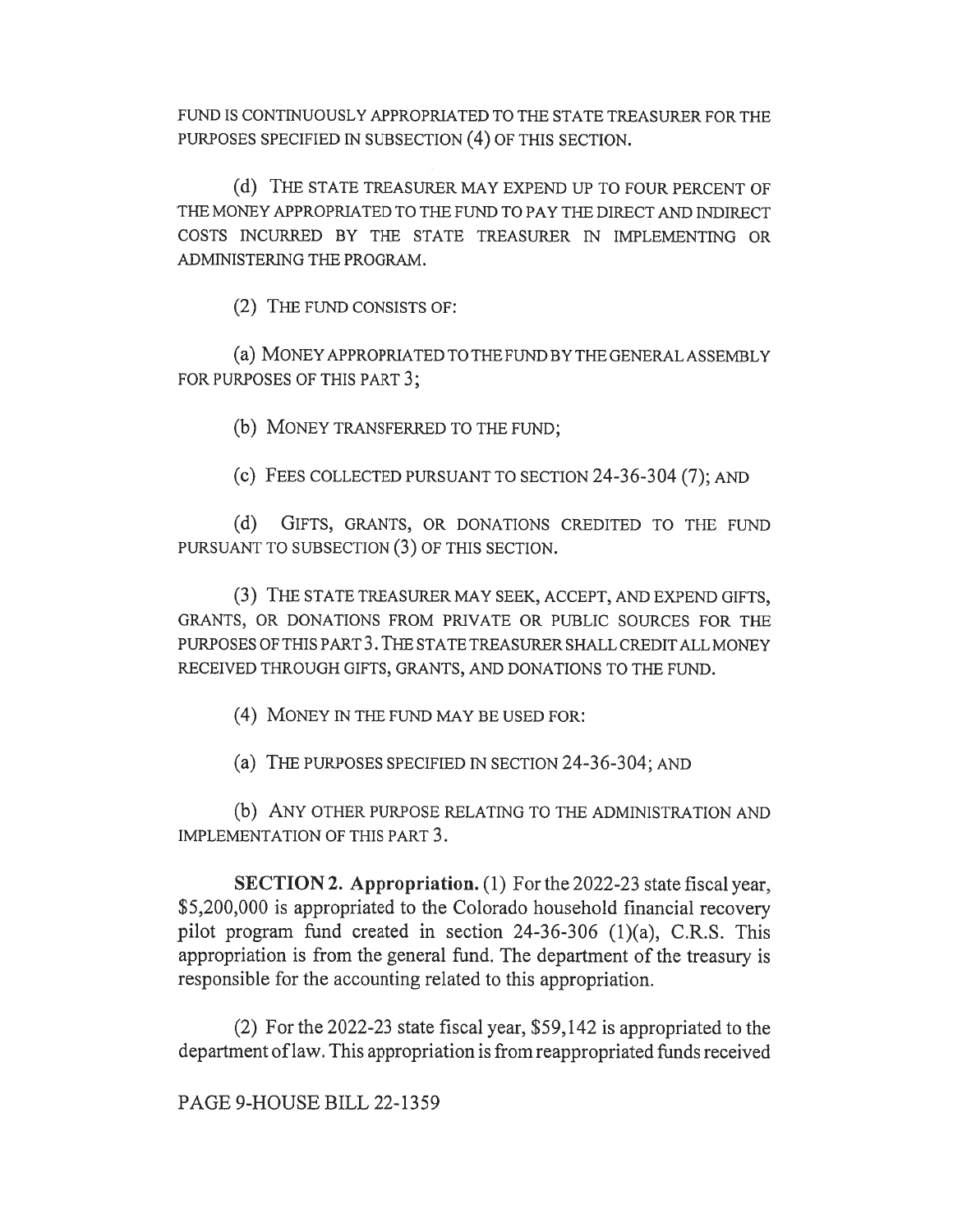from the department of the treasury from the Colorado household financial recovery pilot program fund created in section 24-36-306 (1)(a), C.R.S., and is based on an assumption that the department of law will require an additional 0.3 FTE. To implement this act, the department of law may use this appropriation to provide legal services for the department of the treasury.

SECTION 3. Safety clause. The general assembly hereby finds,